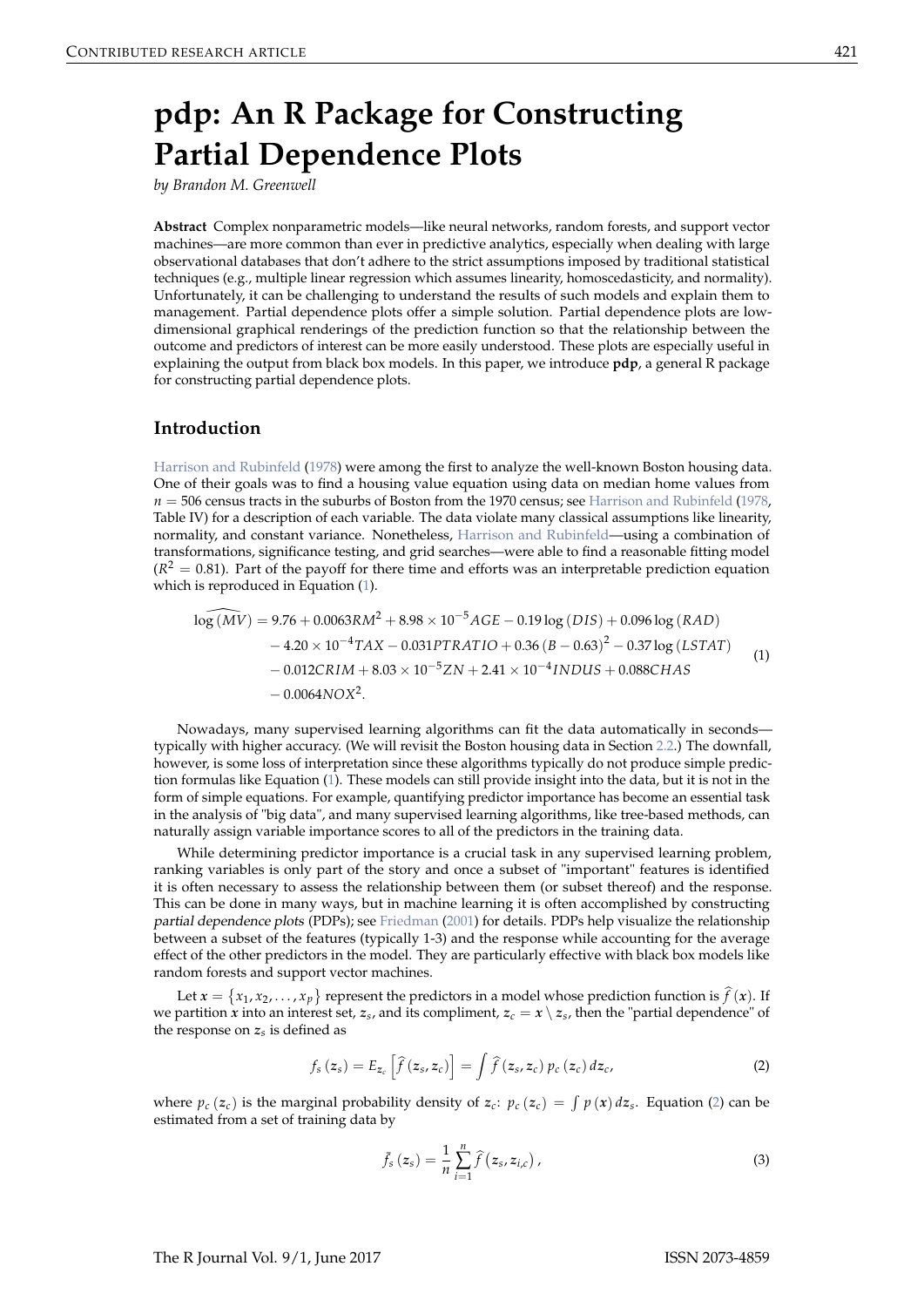where  $z_{i,c}$  ( $i = 1, 2, ..., n$ ) are the values of  $z_c$  that occur in the training sample; that is, we average out the effects of all the other predictors in the model.

Constructing a PDP (3) in practice is rather straightforward. To simplify, let  $z_s = x_1$  be the predictor variable of interest with unique values  $\{x_{11}, x_{12}, \ldots, x_{1k}\}\$ . The partial dependence of the response on  $x_1$  can be constructed as follows:

- 1. For  $i \in \{1, 2, ..., k\}$ :
	- (a) Copy the training data and replace the original values of  $x_1$  with the constant  $x_{1i}$ .
	- (b) Compute the vector of predicted values from the modified copy of the training data.
	- (c) Compute the average prediction to obtain  $\bar{f}_1(x_{1i})$ .
- 2. Plot the pairs  $\{x_{1i}, \bar{f}_1(x_{1i})\}$  for  $i = 1, 2, ..., k$ .

Algorithm 1: A simple algorithm for constructing the partial dependence of the response on a single predictor  $x_1$ .

Algorithm 1 can be quite computationally intensive since it involves  $k$  passes over the training records. Fortunately, the algorithm can be parallelized quite easily (more on this in Section 2.2.4). It can also be easily extended to larger subsets of two or more features as well.

Limited implementations of Friedman's PDPs are available in packages randomForest (Liaw and Wiener, 2002) and gbm (Ridgeway, 2017), among others; these are limited in the sense that they only apply to the models fit using the respective package. For example, the partialPlot function in randomForest only applies to objects of class "randomForest" and the plot function in gbm only applies to "gbm" objects. While the randomForest implementation will only allow for a single predictor, the gbm implementation can deal with any subset of the predictor space. Partial dependence functions are not restricted to tree-based models; they can be applied to any supervised learning algorithm (e.g., generalized additive models and neural networks). However, to our knowledge, there is no general package for constructing PDPs in R. For example, PDPs for a conditional random forest as implemented by the cforest function in the party and partykit packages; see Hothorn et al. (2017) and Hothorn and Zeileis (2016), respectively. The pdp (Greenwell, 2017) package tries to close this gap by offering a general framework for constructing PDPs that can be applied to several classes of fitted models.

The plotmo package (Milborrow, 2017b) is one alternative to pdp. According to Milborrow, plotmo constructs "a poor man's partial dependence plot." In particular, it plots a model's response when varying one or two predictors while holding the other predictors in the model constant (continuous features are fixed at their median value, while factors are held at their first level). These plots allow for up to two variables at a time. They are also less accurate than PDPs, but are faster to construct. For additive models (i.e., models with no interactions), these plots are identical in shape to PDPs. As of plotmo version 3.3.0, there is now support for constructing PDPs, but it is not the default. The main difference is that **plotmo**, rather than applying step 1. (a)-(c) in Algorithm 1, accumulates all the data at once thereby reducing the number of internal calls to predict. The trade-off is a slight increase in speed at the expense of using more memory. So, why use the pdp package? As will be discussed in the upcoming sections, pdp:

- contains only a few functions with relatively few arguments;
- does not produce a plot by default;
- can be used more efficiently with "gbm" objects (see Section 2.2.4);
- produces graphics based on lattice (Sarkar, 2008), which are more flexible than base R graphics;
- defaults to using false color level plots for multivariate displays (see Section 2.2.2);
- contains options to mitigate the risks associated with extrapolation (see Section 2.2.4);
- has the option to display progress bars (see Section 2.2.4);
- has the option to construct PDPs in parallel (see Section 2.2.4);
- is extremely flexible in the types of PDPs that can be produced (see Section 2.2.6),

PDPs can be misleading in the presence of substantial interactions (Goldstein et al., 2015). To overcome this issue Goldstein, Kapelner, Bleich, and Pitkin developed the concept of individual conditional expectation (ICE) plots—available in the ICEbox package. ICE plots display the estimated relationship between the response and a predictor of interest for each observation. Consequently, the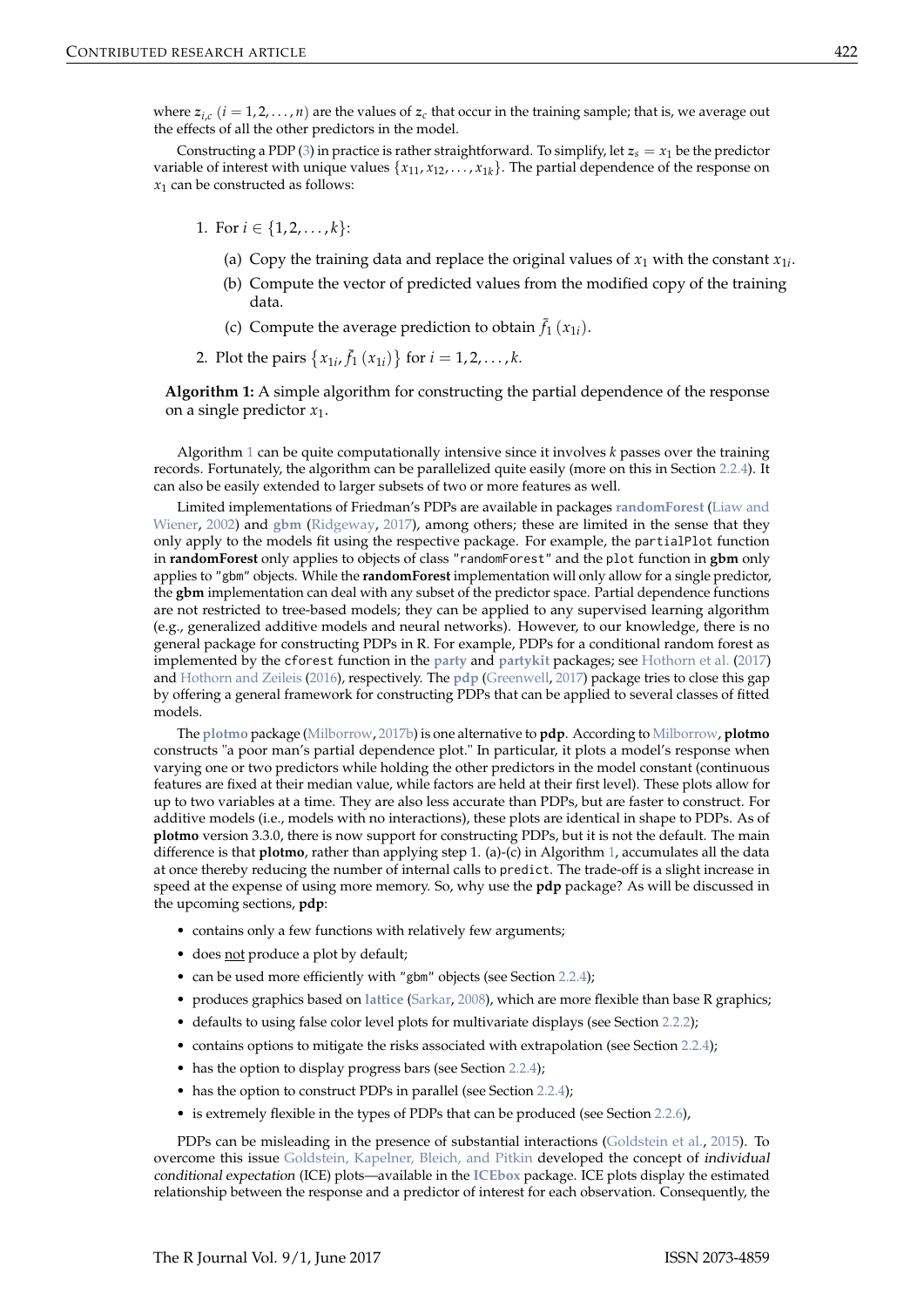PDP for a predictor of interest can be obtained by averaging the corresponding ICE curves across all observations. In Section 2.2.6, it is shown how to obtain ICE curves using the **pdp** package. It is also possible to display the PDP for a single predictor with ICEbox; see ?ICEbox: : plot.ice for an example. ICEbox only allows for one variable at a time (i.e., no multivariate displays), though color can be used effectively to display information about an additional predictor. The ability to construct centered ICE (c-ICE) plots and derivative ICE (d-ICE) plots is also available in ICEbox; c-ICE plots help visualize heterogeneity in the modeled relationship between observations, and d-ICE plots help to explore interaction effects.

Many other techniques exist for visualizing relationships between the predictors and the response based on a fitted model. For example, the car package (Fox and Weisberg, 2011) contains many functions for constructing partial-residual and marginal-model plots. Effect displays, available in the effects package (Fox, 2003), provide tabular and graphical displays for the terms in parametric models while holding all other predictors at some constant value—similar in spirit to plotmo's marginal model plots. However, these methods were designed for simpler parametric models (e.g., linear and generalized linear models), whereas plotmo, ICEbox, and pdp are more useful for black box models (although, they can be used for simple parametric models as well).

## **Constructing PDPs in R**

The pdp package is useful for constructing PDPs for many classes of fitted models in R. PDPs are especially useful for visualizing the relationships discovered by complex machine learning algorithms such as a random forest. The latest stable release is available from CRAN. The development version is located on GitHub: https://github.com/bgreenwell/pdp. Bug reports and suggestions are appreciated and should be submitted to https://github.com/bgreenwell/pdp/issues. The two most important functions exported by pdp are:

- partial
- plotPartial

The partial function evaluates the partial dependence  $(3)$  from a fitted model over a grid of predictor values; the fitted model and predictors are specified using the object and pred. var arguments, respectively—these are the only required arguments. If plot = FALSE (the default), partial returns an object of class "partial" which inherits from the class "data. frame"; put another way, by default, partial returns a data frame with an additional class that is recognized by the plotPartial function. The columns of the data frame are labeled in the same order as the features supplied to pred. var, and the last column is labeled yhat<sup>1</sup> and contains the values of the partial dependence function  $\bar{f}_s(z_s)$ . If plot = TRUE, then partial makes an internal call to plotPartial (with fewer plotting options) and returns the PDP in the form of a lattice plot (i.e., a "trellis" object). Note: it is recommended to call partial with plot = FALSE and store the results; this allows for more flexible plotting, and the user will not have to waste time calling partial again if the default plot is not sufficient.

The plotPartial function can be used for displaying more advanced PDPs; it operates on objects of class "partial" and has many useful plotting options. For example, plotPartial makes it straight forward to add a LOESS smooth, or produce a 3-D surface instead of a false color level plot (the default). Of course, since the default output produced by partial is still a data frame, the user can easily use any plotting package he/she desires to visualize the results—ggplot2 (Wickham, 2009), for instance (see Section 2.2.5 and Section 2.2.6 for examples).

Note: as mentioned above, pdp relies on lattice for its graphics. lattice itself is built on top of grid (R Core Team, 2017). grid graphics behave a little differently than traditional R graphics, and two points are worth making (see ?lattice for more details):

- 1. lattice functions return a "trellis" object, but do not display it; the print method produces the actual display. However, due to R's automatic printing rule, the result is automatically printed when using these functions in the command line. If plotPartial is called inside of source or inside a loop (e.g., for or while), an explicit print statement is required to display the resulting graph; hence, the same is true when using partial with plot = TRUE.
- 2. Setting graphical parameters via par typically has no effect on lattice plots. Instead, lattice provides its own trellis.par.set function for modifying graphical parameters.

A consequence of the second point is that the par function cannot be used to control the layout of multiple lattice (and hence pdp) plots. Simple solutions are available in packages lattice Extra (Sarkar and Andrews, 2016) and gridExtra (Auguie, 2016). For convenience, pdp imports the grid.arrange

<sup>&</sup>lt;sup>1</sup>There is one exception to this. When a function supplied via the pred. fun argument returns multiple predictions, the second to last and last columns will be labeled yhat and yhat . id, respectively (see Section 2.2.6).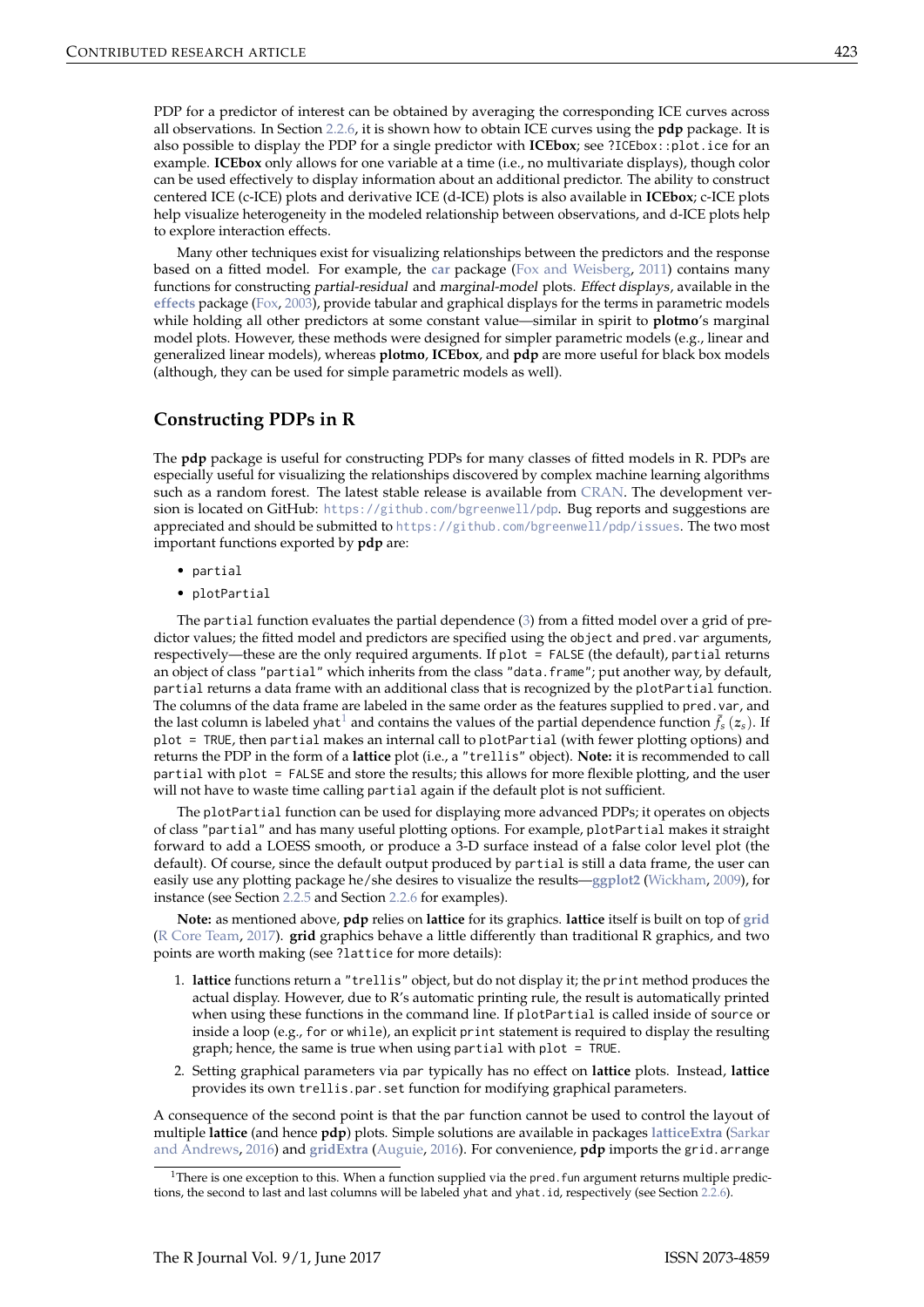function from gridExtra which makes it easy to display multiple grid-based graphical objects on a single plot (these include graphics produced using lattice (hence, pdp) and ggplot2). This is demonstrated in multiple examples throughout this paper.

Currently supported models are described in Table 1. In these cases, the user does not need to supply a prediction function (more on this in Section 2.2.6) or a value for the type argument (i.e., "regression" or "classification"). In other situations, the user may need to specify one or both of these arguments. This allows partial to be flexible enough to handle many of the model types not listed in Table 1; for example, neural networks from the nnet package (Venables and Ripley, 2002).

| Type of model                                        | R package                               | Object class   |
|------------------------------------------------------|-----------------------------------------|----------------|
| Decision tree                                        | <b>C50</b> (Kuhn et al., 2015)          | "C5.0"         |
|                                                      | party                                   | "BinaryTree"   |
|                                                      | partykit                                | "party"        |
|                                                      | rpart (Therneau et al., 2017)           | "rpart"        |
| Bagged decision trees                                | adabag (Alfaro et al., 2013)            | "bagging"      |
|                                                      | ipred (Peters and Hothorn, 2017)        | "classbagg",   |
|                                                      |                                         | "regbagg"      |
| Boosted decision trees                               | adabag (Alfaro et al., 2013)            | "boosting"     |
|                                                      | gbm                                     | "gbm"          |
|                                                      | xgboost                                 | "xgb.Booster"  |
| Cubist                                               | Cubist (Kuhn et al., 2016)              | "cubist"       |
| Discriminant analysis                                | <b>MASS</b> (Venables and Ripley, 2002) | "lda", "qda"   |
| Generalized linear model                             | stats                                   | "glm", "lm"    |
| Linear model                                         | stats                                   | "1m"           |
| Nonlinear least squares                              | stats                                   | "nls"          |
| Multivariate adaptive re-<br>gression splines (MARS) | earth (Milborrow, 2017a)                | "earth"        |
|                                                      | mda (Leisch et al., 2016)               | "mars"         |
| Projection pursuit regres-<br>sion                   | stats                                   | "ppr"          |
| Random forest                                        | randomForest                            | "randomForest" |
|                                                      | party                                   | "RandomForest" |
|                                                      | partykit                                | "cforest"      |
|                                                      | ranger (Wright, 2017)                   | "ranger"       |
| Support vector machine                               | e1071 (Meyer et al., 2017)              | "svm"          |
|                                                      | kernlab (Karatzoglou et al., 2004)      | "ksvm"         |

Table 1: Models specifically supported by the pdp package. Note: for some of these cases, the user may still need to supply additional arguments in the call to partial.

The partial function also supports objects of class "train" produced using the train function from the well-known caret package (Kuhn, 2017). This means that partial can be used with any classification or regression model that has been fit using caret's train function; see http://topepo.github. io/caret/available-models.html for a current list of models supported by caret. An example is given in Section 2.2.7.

Another important argument to partial is train. If train = NULL (the default), partial tries to extract the original training data from the fitted model object. For objects that typically store a copy of the training data (e.g., objects of class "BinaryTree", "RandomForest", and "train"), this is straightforward. Otherwise, partial will attempt to extract the call stored in object (if available) and use that to evaluate the training data in the same environment from which partial was called. This can cause problems when, for example, the training data have been changed after fitting the model, but before calling partial. Hence, it is good practice to always supply the training data via the train argument in the call to partial<sup>2</sup>. If train =  $NULL$  and the training data can not be extracted from the fitted model, the user will be prompted with an informative error message (this will occur, for example, when using partial with "ksvm" and "xgb. Booster" objects):

Error: The training data could not be extracted from object. Please supply the raw training data using the 'train' argument in the call to 'partial'.

 $^{2}$  For brevity, we ignore this option in most of the examples in this paper.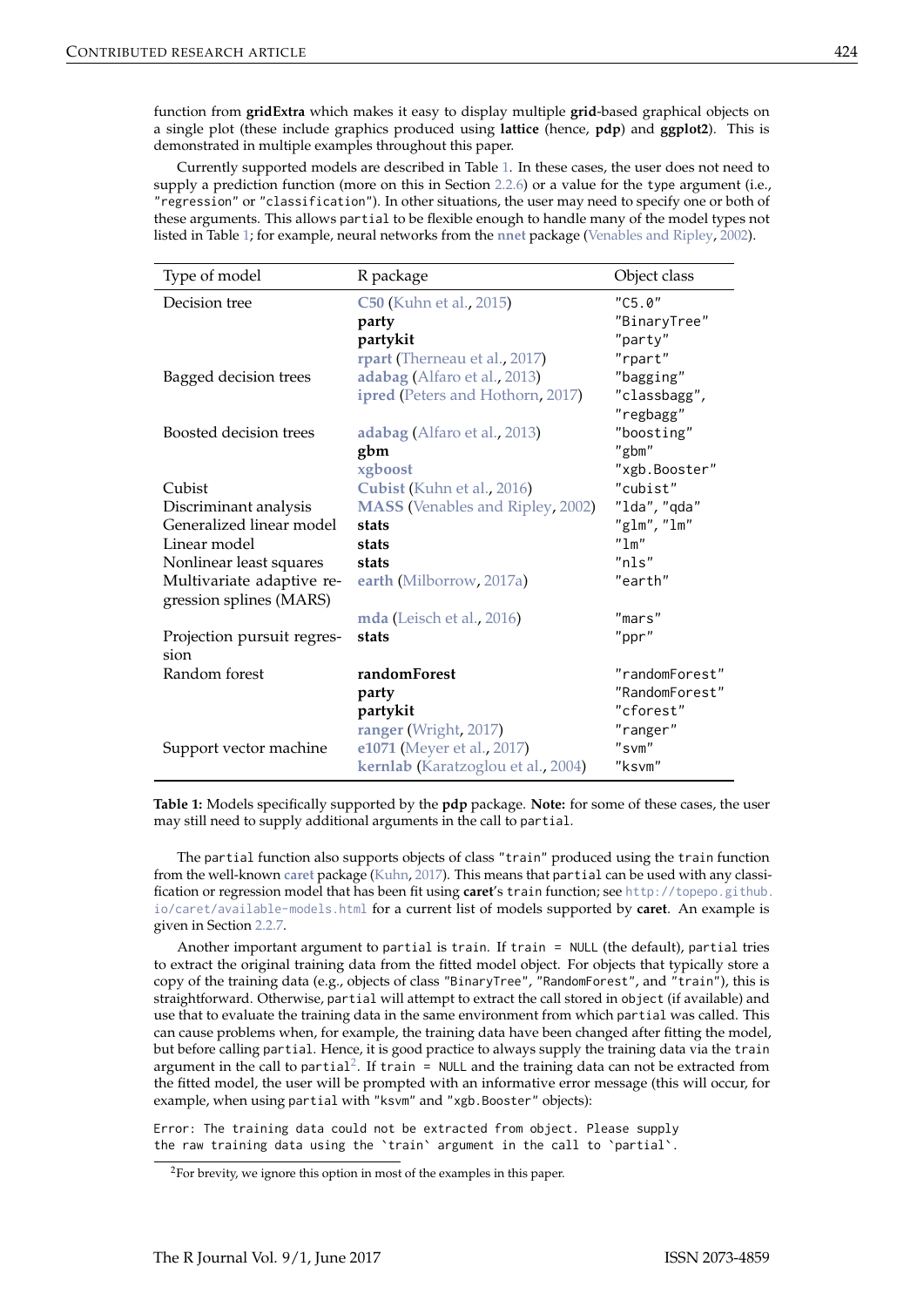For illustration, we will use a corrected version of the Boston housing data analyzed in Harrison and Rubinfeld (1978); the data are available in the pdp package (see ?pdp::boston for details). We begin by loading the data and fitting a random forest with default tuning parameters and 500 trees:

data(boston, package = "pdp") # load the (corrected) Boston housing data library(randomForest) # for randomForest, partialPlot, and varImpPlot functions set.seed(101) # for reproducibility boston.rf <- randomForest(cmedv  $\sim$  ., data = boston, importance = TRUE) varImpPlot(boston.rf) # Figure 1

The model fit is reasonable, with an *out-of-bag* (pseudo)  $R^2$  of 0.89. The variable importance scores are displayed in Figure 1. Both plots indicate that the percentage of lower status of the population (1stat) and the average number of rooms per dwelling (rm) are highly associated with the median value of owner-occupied homes (cmedv). The question then arises, "What is the nature of these associations?" To help answer this, we can look at the partial dependence of cmedy on 1stat and rm, both individually and together.

# boston.rf



Figure 1: Dotchart of variable importance scores for the Boston housing data based on a random forest with 500 trees.

#### **Single predictor PDPs**

As previously mentioned, the randomForest package has its own partialPlot function for visualizing the partial dependence of the response on a single predictor—the keywords here are "single predictor". For example, the following snippet of code plots the partial dependence of cmedv on 1stat:

partialPlot(boston.rf, pred.data = boston, x.var = "lstat")

The same plot can be achieved using the partial function and setting plot = TRUE (see the left side of Figure 2):

library(pdp) # for partial, plotPartial, and grid.arrange functions partial(boston.rf, pred.var = "lstat", plot = TRUE) # Figure 2 (left)

The only difference is that pdp uses the lattice graphics package to produce all of its displays.

For a more customizable plot, we can set plot  $=$  FALSE in the call to partial and then use the plotPartial function on the resulting data frame. This is illustrated in the example below which increases the line width, adds a LOESS smooth, and customizes the y-axis label. The result is displayed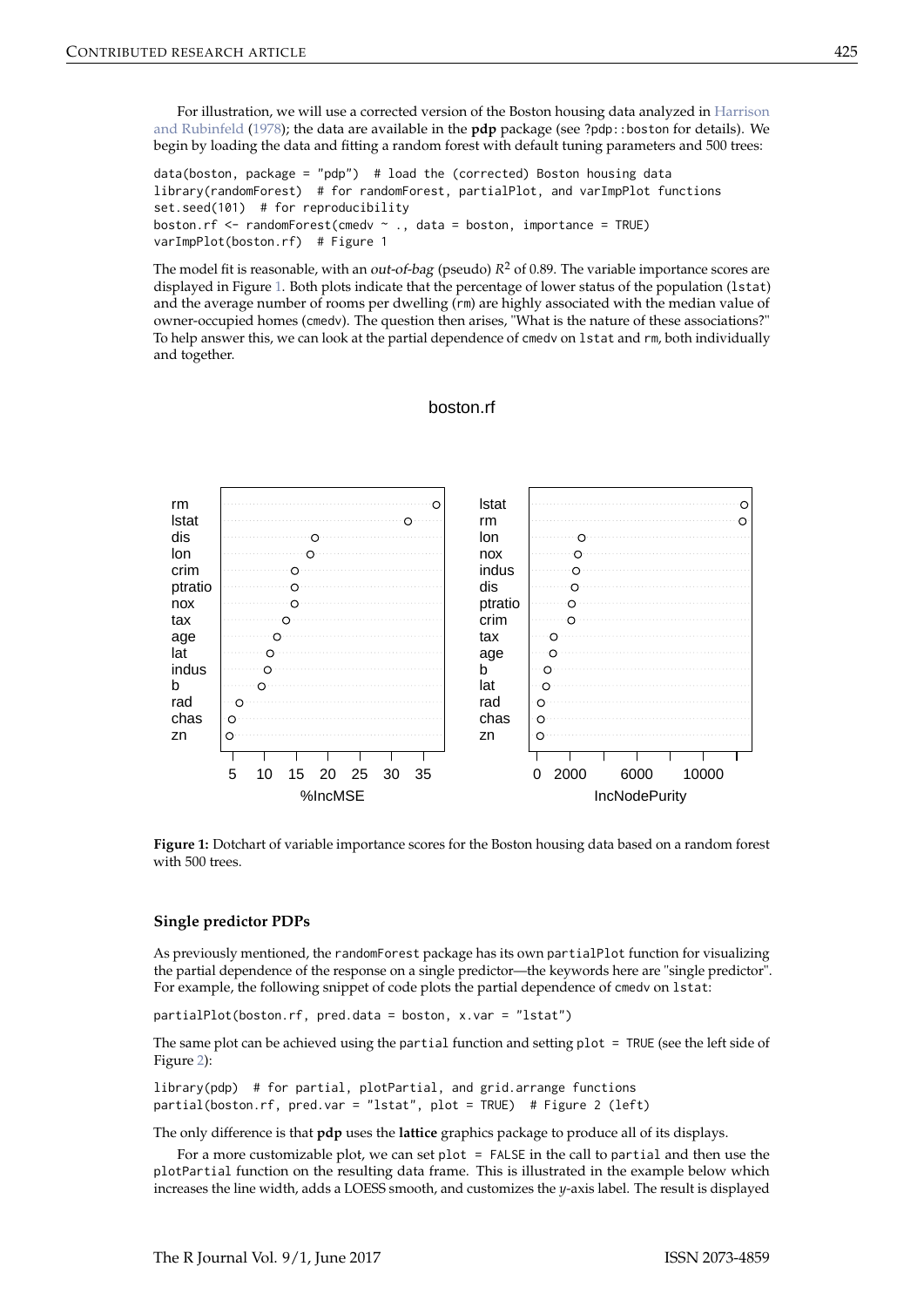in the right side of Figure 2. Note: to encourage writing more readable code, the pipe operator %>% provided by the magrittr package (Bache and Wickham, 2014) is exported whenever pdp is loaded.

```
# Figure 2 (right)
boston.rf %>% # the %>% operator is read as "and then"
 partial (pred.var = "lstat") %>%
 plotPartial(smooth = TRUE, lwd = 2, ylab = expression(f(lstat)))
```


Figure 2: Partial dependence of cmedy on 1stat based on a random forest. Left: Default plot. Right: Customized plot obtained using the plotPartial function.

#### **Multi-predictor PDPs**

The benefit of using partial is threefold: (1) it is a flexible, generic function that can be used to obtain different kinds of PDPs for various types of fitted models (not just random forests), (2) it will allow for any number of predictors to be used (e.g., multivariate displays), and (3) it can utilize any of the parallel backends supported by the foreach package (Revolution Analytics and Weston, 2015c); we discuss parallel execution in a later section. For example, the following code chunk uses the random forest model to assess the joint effect of 1stat and rm on cmedv. The grid. arrange function is used to display three PDPs, which make use of various plotPartial options<sup>3</sup>, on the same graph. The results are displayed in Figure 3.

```
# Compute partial dependence data for lstat and rm
pd \leq partial(boston.rf, pred.var = c("lstat", "rm"))
# Default PDP
pdp1 <- plotPartial(pd)
# Add contour lines and use a different color palette
rwb <- colorRampPalette(c("red", "white", "blue"))
pdp2 <- plotPartial(pd, contour = TRUE, col.regions = rwb)
\# 3-D surface
pdp3 <- plotPartial(pd, levelplot = FALSE, zlab = "cmedv", drape = TRUE,
                    colorkey = TRUE, screen = list(z = -20, x = -60))# Figure 3
grid.arrayange(pdp1, pdp2, pdp3, ncol = 3)
```
Note: the default color map for level plots is the color blind-friendly matplotlib (Hunter, 2007) 'viridis' color map provided by the viridis package (Garnier, 2017).

<sup>&</sup>lt;sup>3</sup>See Section 2.2.4 for an example of how to add a label to the colorkey in these types of graphs.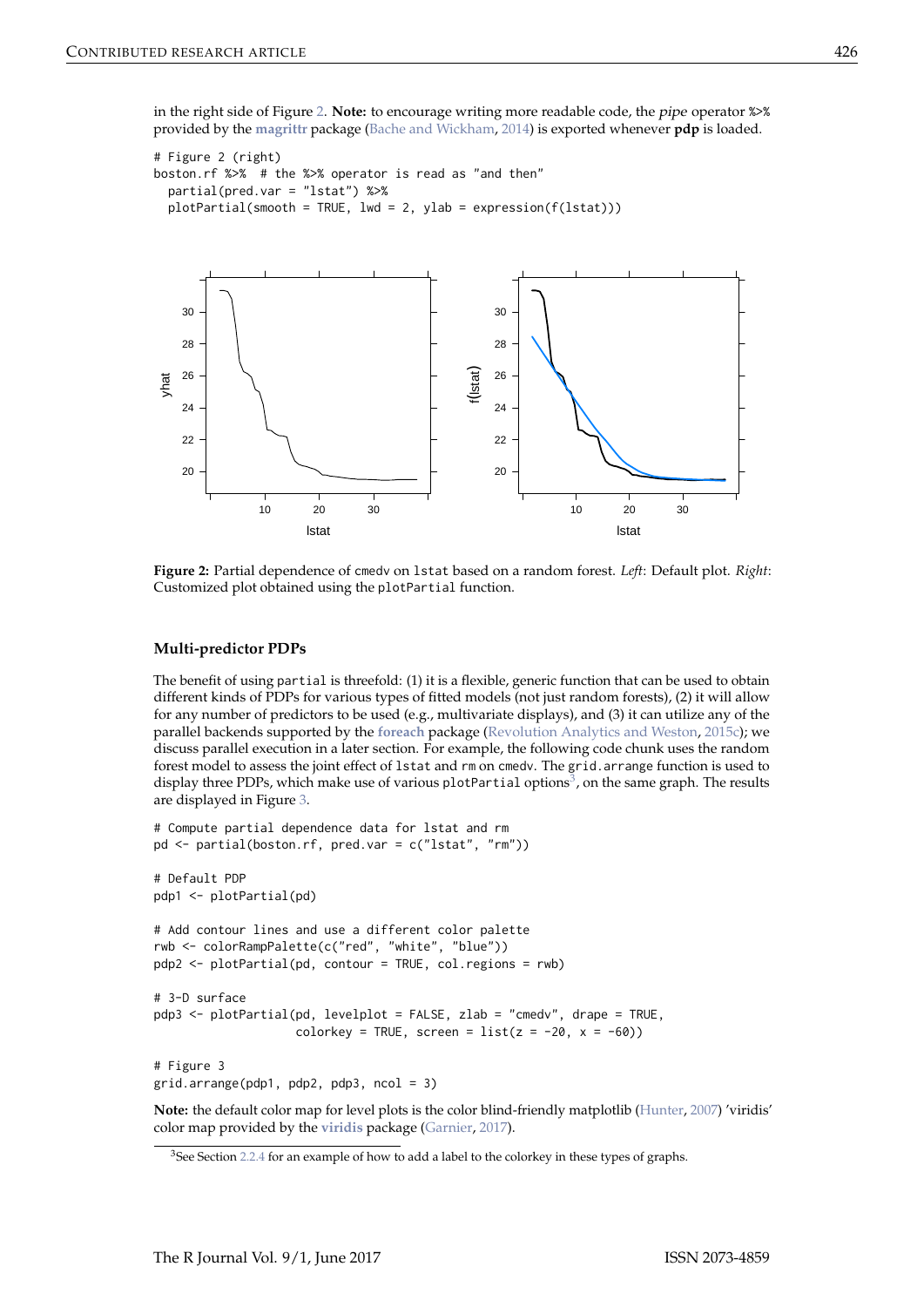

Figure 3: Partial dependence of cmedy on 1stat and rm based on a random forest. Left: Default plot. Middle: With contour lines and a different color palette. Right: Using a 3-D surface.

#### Avoiding extrapolation

It is not wise to draw conclusions from PDPs in regions outside the area of the training data. Here we describe two ways to mitigate the risk of extrapolation in PDPs: rug displays and convex hulls. Rug displays are one-dimensional plots added to the axes. Both partial and plotPartial have a rug option that, when set to TRUE, will display the deciles of the distribution (as well as the minimum and maximum values) for the predictors on the horizontal and vertical axes. The following snippet of code produces the left display in Figure 4.

# Figure 4 (left) partial(boston.rf, pred.var = "lstat", plot = TRUE, rug = TRUE)

In two or more dimensions, plotting the convex hull is more informative; it outlines the region of the predictor space that the model was trained on. When chull = TRUE, the convex hull of the first two dimensions of  $z_s$  (i.e., the first two variables supplied to pred. var) is computed; for example, if you set chull = TRUE in the call to partial only the region within the convex hull of the first two variables is plotted. Over interpreting the PDP outside of this region is considered extrapolation and is ill-advised. The right display in Figure 4 was produced using:

# Figure 4 (right) partial(boston.rf, pred.var = c("lstat", "rm"), plot = TRUE, chull = TRUE)



Figure 4: Examples of PDPs with the addition of a rug display (left) and a convex hull (right).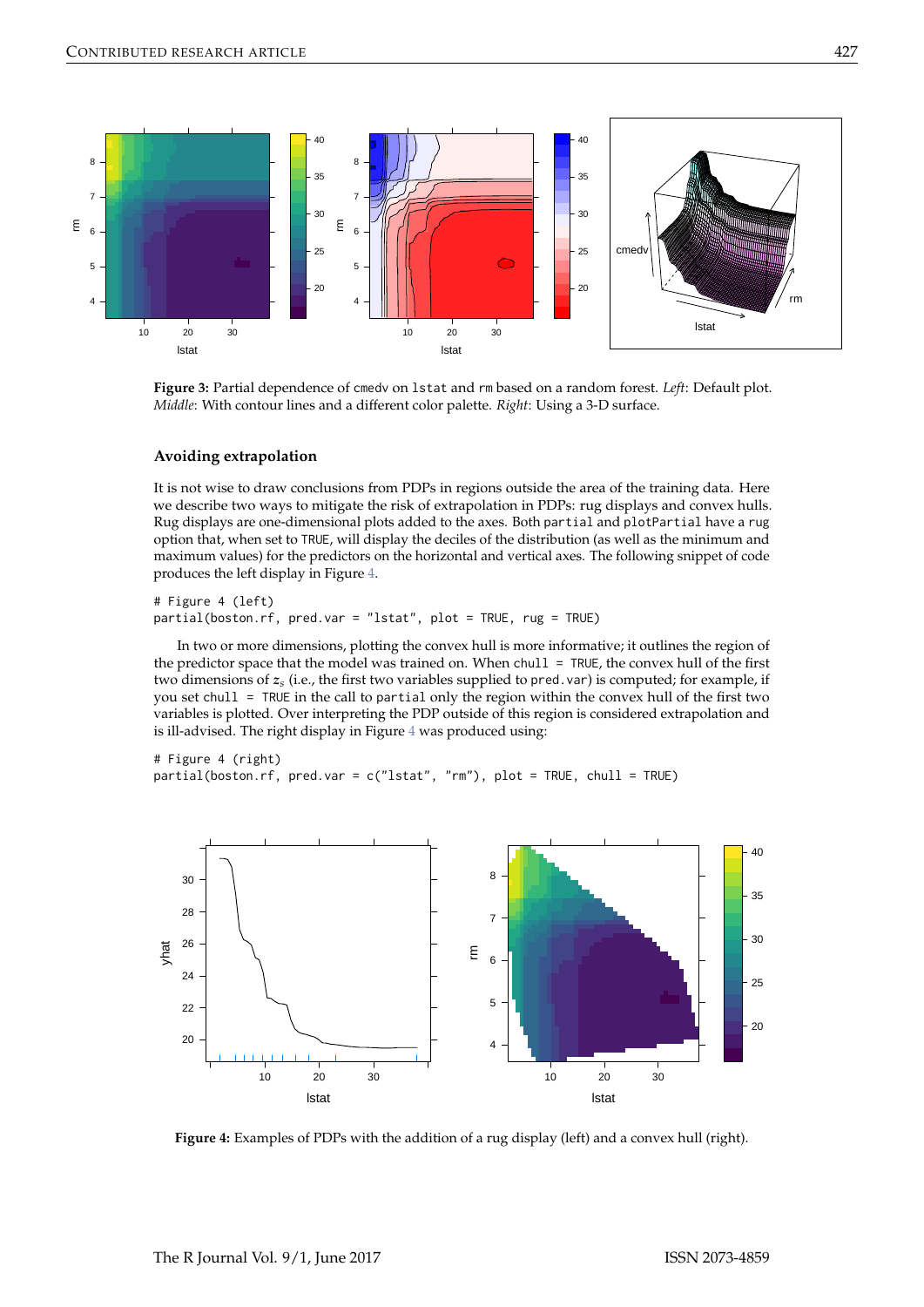#### Addressing computational concerns

Constructing PDPs can be quite computationally expensive<sup>4</sup> Several strategies are available to ease the computational burden in larger problems. For example, there is no need to compute partial dependence of cmedy using each unique value of rm in the training data (which would require  $k = 446$ passes over the data!). We could get very reasonable results using a reduced number of points. Current options are to use a grid of equally spaced values in the range of the variable of interest; the number of points can be controlled using the grid, resolution option in the call to partial. Alternatively, a user-specified grid of values (e.g., containing specific quantiles of interest) can be supplied through the pred, grid argument. To demonstrate, the following snippet of code computes the partial dependence of cmedy on rm using each option; grid. arrange is used to display all three PDPs on the same graph, side by side. The results are displayed in Figure 5.

```
# Figure 5
grid.arrange(
  partial(boston.rf, "rm", plot = TRUE),
  partial(boston.rf, "rm", grid.resolution = 30, plot = TRUE),
  partial(boston.rf, "rm", pred.grid = data.frame(rm = 3:9), plot = TRUE),
  ncol = 3Ď
                                                                     3<sup>o</sup>30^{\circ}30
                                                                     ^{29}
```




The partial function relies on the plyr package (Wickham, 2011), rather than R's built-in for loops. This makes it easy to request progress bars (e.g., progress = "text") or run partial in parallel. In fact, partial can use any of the parallel backends supported by the foreach package. To use this functionality, we must first load and register a supported parallel backend [e.g., doMC (Revolution Analytics and Weston, 2015a) or doParallel (Revolution Analytics and Weston, 2015b)].

To illustrate, we will use the Los Angeles ozone pollution data described in Breiman and Friedman (1985). The data contain daily measurements of ozone concentration (ozone) along with eight meteorological quantities for 330 days in the Los Angeles basin in 1976.<sup>5</sup> The following code chunk loads the data into R:

```
ozone <- read.csv(paste0("http://statweb.stanford.edu/~tibs/ElemStatLearn/".
                         "datasets/LAozone.data"), header = TRUE)
```
Next, we use the multivariate adaptive regression splines (MARS) algorithm introduced in Friedman (1991) to model ozone concentration as a nonlinear function of the eight meteorological variables plus day of the year; we allow for up to three-way interactions.

library(earth) # for earth function (i.e., MARS algorithm) ozone.mars  $\leq$  earth(ozone  $\leq$  ., data = ozone, degree = 3) summary(ozone.mars)

The MARS model produced a generalized  $R^2$  of 0.79, similar to what was reported in Breiman and Friedman (1985). A single three-way interaction was found involving the predictors

<sup>&</sup>lt;sup>4</sup>The exception is regression trees based on single-variable splits which can make use of the efficient weighted tree traversal method described in Friedman (2001), however, only the **gbm** package seems to make use of this approach; consequently, pdp can also exploit this strategy when used with gbm models (see ?partial for details).

<sup>&</sup>lt;sup>5</sup>The data are available from http://statweb.stanford.edu/~tibs/ElemStatLearn/datasets/LAozone.data. Details, including variable information, are available from http://statweb.stanford.edu/~tibs/ElemStatLearn/ datasets/LAozone.info.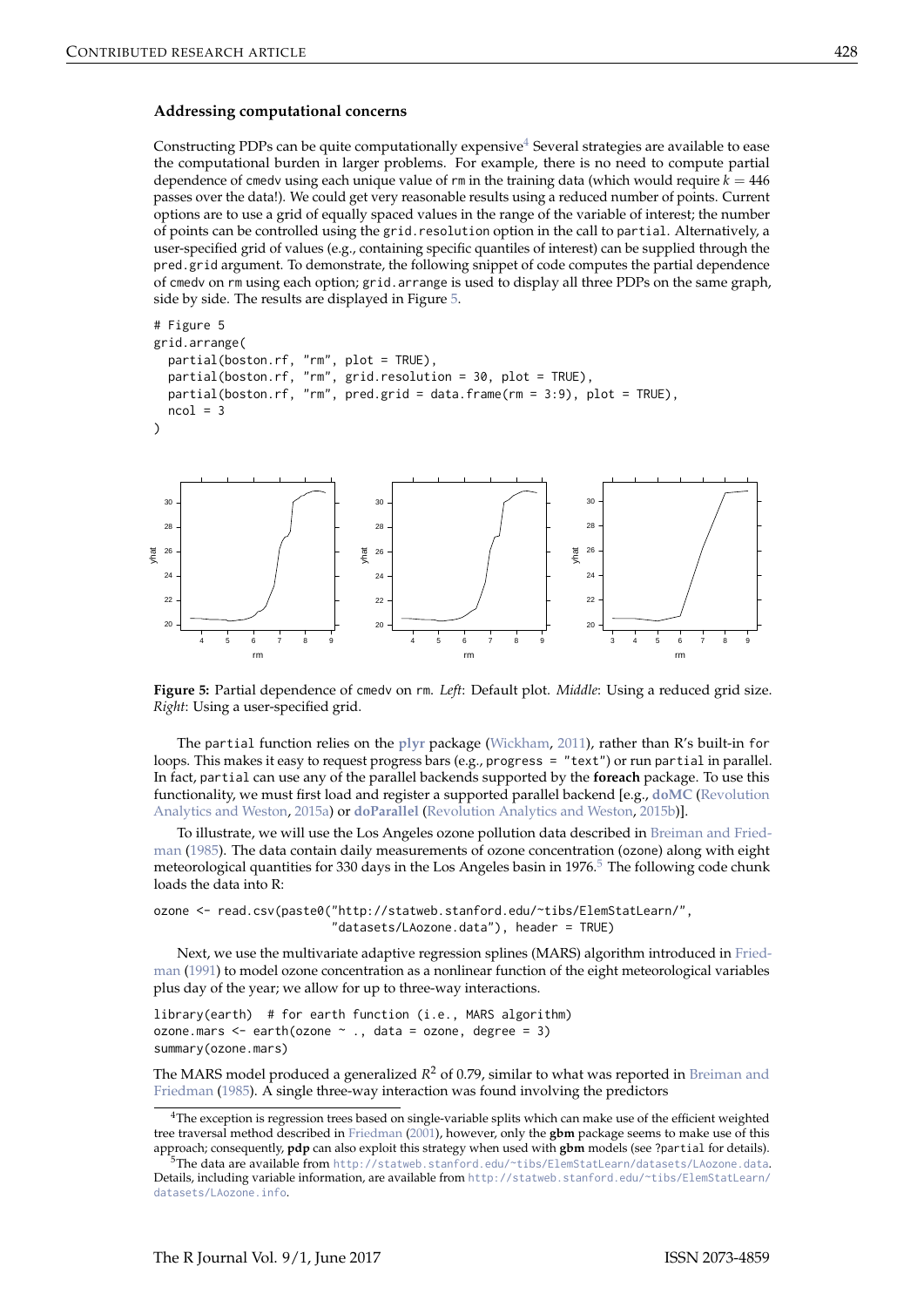- wind: wind speed (mph) at Los Angeles International Airport (LAX)
- temp: temperature  $({}^{\circ}F)$  at Sandburg Air Force Base
- dpg: the pressure gradient (mm Hg) from LAX to Dagget, CA

To understand this interaction, we can use a PDP. However, since the partial dependence between three continuous variables can be computationally expensive, we will run partial in parallel.

Setting up a parallel backend is rather straightforward. To demonstrate, the following snippet of code sets up the partial function to run in parallel on both Windows and Unix-like systems using the doParallel package.

library(doParallel) # load the parallel backend  $cl$  <- makeCluster(4) # use 4 workers registerDoParallel(cl) # register the parallel backend

Now, to run partial in parallel, all we have to do is invoke the parallel = TRUE and paropts options and the rest is taken care of by the internal call to plyr and the parallel backend we loaded<sup>6</sup>. This is illustrated in the code chunk below which obtains the partial dependence of ozone on wind, temp, and dpg in parallel. The last three lines of code add a label to the colorkey. The result is displayed in Figure 6. Note: it is considered good practice to shut down the workers by calling stopCluster when finished.

```
partial(ozone.mars, pred.var = c("wind", "temp", "dpg"), plot = TRUE,chull = TRUE, parallel = TRUE, paropts = list(.package s = "earth")) # Figure 6
stopCluster(cl) # good practice
```

```
# Add a label to the colorkey
lattice::trellis.focus("legend", side = "right", clipp.off = TRUE, highlight = FALSE)
grid::grid.text("ozone", x = 0.2, y = 1.05, hjust = 0.5, vjust = 1)
lattice::trellis.unfocus()
```


Figure 6: Partial dependence of ozone on wind, temp, and dpg. Since dpg is continuous, it is first converted to a shingle; in this case, four groups with 10% overlap.

It is important to note that when using more than two predictor variables, plotPartial produces a trellis display. The first two variables given to pred. var are used for the horizontal and vertical axes, and additional variables define the panels. If the panel variables are continuous, then shingles<sup>7</sup> are produced first using the equal count algorithm (see, for example, ?lattice::equal.count). Hence, it will be more effective to use categorical variables to define the panels in higher dimensional displays when possible.

 $6$ Notice we have to pass the names of external packages that the tasks depend on via the paropts argument; in this case, "earth". See ?plyr::adply for details.

 $^7$ A shingle is a special Trellis data structure that consists of a numeric vector along with intervals that define the "levels" of the shingle. The intervals may be allowed to overlap.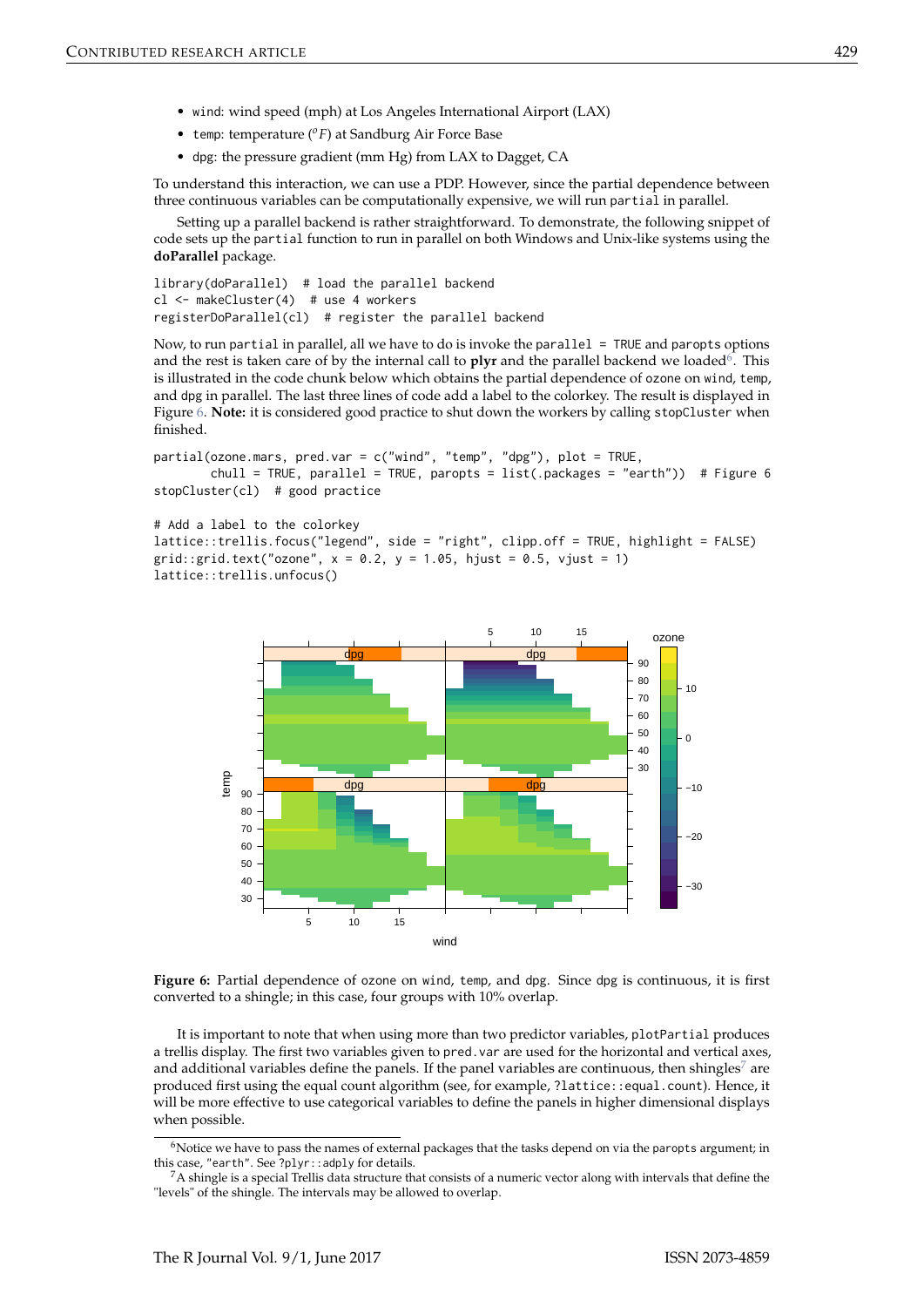#### **Classification problems**

Traditionally, for classification problems, partial dependence functions are on a scale similar to the logit; see, for example, Hastie et al. (2009, pp. 369-370). Suppose the response is categorical with K levels, then for each class we compute

$$
f_k(x) = \log [p_k(x)] - \frac{1}{K} \sum_{k=1}^{K} \log [p_k(x)], \quad k = 1, 2, ..., K,
$$
 (4)

where  $p_k(x)$  is the predicted probability for the k-th class. Plotting  $f_k(x)$  helps us understand how the log-odds for the k-th class depends on different subsets of the predictor variables.

To illustrate, we consider Edgar Anderson's iris data from the datasets package. The iris data frame contains the sepal length, sepal width, petal length, and petal width (in centimeters) for 50 flowers from each of three species of iris: setosa, versicolor, and virginica. We fit a support vector machine with a Gaussian radial basis function kernel to the data using the sym function in the e1071 package (the tuning parameters were determined using 5-fold cross-validation).

```
\text{library}(e1071) # for svm function
iris.svm <- svm(Species \sim ., data = iris, kernel = "radial", gamma = 0.75,
                 cost = 0.25, probability = TRUE)
```
Note: the partial function has to be able to extract the predicted probabilities for each class, so it is necessary to set probability = TRUE in the call to svm.

Next, we plot the partial dependence of Species on both Petal. Width and Petal. Length for each of the three classes. The result is displayed in Figure 7.

```
pd <- NULL
for (i in 1:3) {
 tmp <- partial(iris.svm, pred.var = c("Petal.Width", "Petal.Length"),
                 which.class = i, grid.resolution = 101, progress = "text")
 pd <- rbind(pd, cbind(tmp, Species = levels(iris$Species)[i]))
<sup>)</sup>
# Figure 7
library(ggplot2)
ggplot(pd, aes(x = Petal.Width, y = Petal.Length, z = yhat, fill = yhat)) +geom tile() +
 geom_contour(color = "white", alpha = 0.5) +
 scale_fill_distiller(name = "Centered\nlogit", palette = "Spectral") +
  theme bw() +facet_grid(~ Species)
```


Figure 7: Partial dependence of Species on Petal. Width and Petal. Length for the iris data.

#### **User-defined prediction functions**

PDPs are essentially just averaged predictions; this is apparent from step 1. (c) in Algorithm 1. Consequently, as pointed out by Goldstein et al. (2015), strong heterogeneity can conceal the complexity of the modeled relationship between the response and predictors of interest. This was part of the motivation behind Goldstein, Kapelner, Bleich, and Pitkin's ICE plot procedure.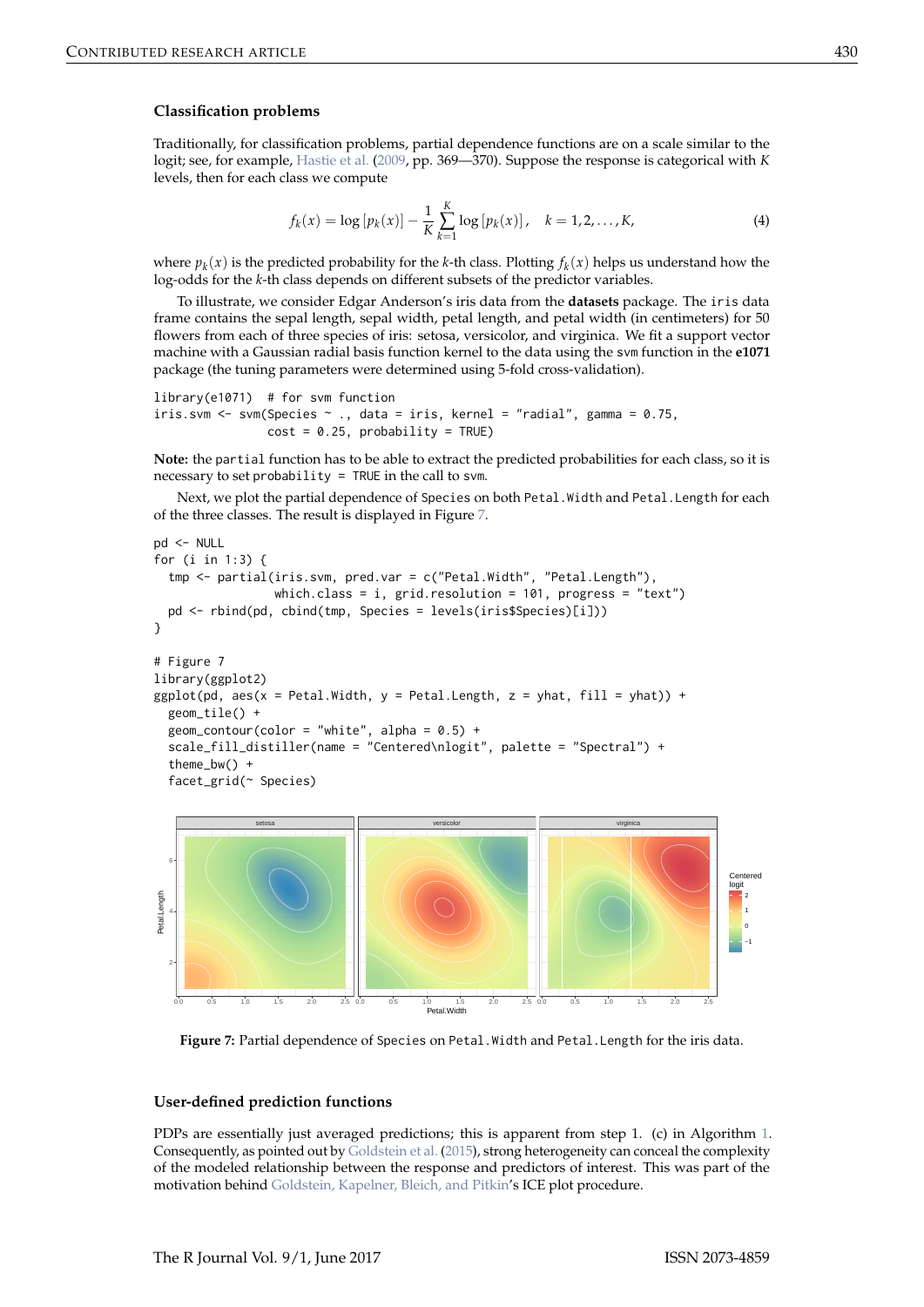With partial it is possible to replace the mean in step 1. (c) of Algorithm 1 with any other function (e.g., the median or trimmed mean), or obtain PDPs for classification problems on the probability scale. It is even possible to obtain ICE curves. This flexibility is due to the new pred. fun argument in partial (starting with pdp version 0.4.0). This argument accepts an optional prediction function that requires two arguments: object and newdata. The supplied prediction function must return either a single prediction or a vector of predictions. Returning the mean of all the predictions will result in the traditional PDP. Returning a vector of predictions (i.e., one for each observation) will result in a set of ICE curves. The examples below illustrate.

Using the pred. fun argument, it is possible to obtain PDPs for classification problems on the probability scale. We just need to write a function that computes the predicted class probability of interest averaged across all observations. The function below can be used with the fitted SVM from the iris example of Section 2.2.5 to extract the average predicted probability of belonging to the Setosa class.

```
pred.prob <- function(object, newdata) { # see ?predict.svm
 pred <- predict(object, newdata, probability = TRUE)
 prob.setosa <- attr(pred, which = "probabilities")[, "setosa"]
 mean(prob.setosa)
\overline{\ }
```
Next, we simply pass this function via the pred. fun argument in the call to partial. The following chunk of code uses pred.prob to obtain PDPs for Petal. Width and Petal. Length on the probability scale. The results are displayed in Figure 8.

```
# PDPs for Petal. Width and Petal. Length on the probability scale
pdp.pw <- partial(iris.svm, pred.var = "Petal.Width", pred.fun = pred.prob,
                  plot = TRUE)
pdp.pl <- partial(iris.svm, pred.var = "Petal.Length", pred.fun = pred.prob,
                  plot = TRUE)
pdp.pw.pl <- partial(iris.svm, pred.var = c("Petal.Width", "Petal.Length"),
                     pred.fun = pred.prob, plot = TRUE)
```

```
# Figure 8
grid.arrayange(pdp.py, pdp.pl, pdp.pyu.pl, ncol = 3)
```




For regression problems, the default prediction function is essentially

```
pred.fun <- function(object, newdata) {
 mean(predict(object, newdata), na.rm = TRUE)∋
```
This corresponds to step step 1. (c) in Algorithm 1. Suppose we would like ICE curves instead. To accomplish this we need to pass a prediction function that returns a vector of predictions, one for each observation in newdata (i.e., just remove the call to mean in pred. fun). The code snippet below illustrates this for the Boston housing example using the predictor rm. The result is displayed in Figure 9. Note: when the function supplied to pred. fun returns multiple predictions, the data frame returned by partial includes an additional column, yhat.id, that indicates which curve a point belongs to; in the following code chunk, there will be one curve for each observation in boston.

# Use partial to obtain ICE curves pred.ice <- function(object, newdata) predict(object, newdata)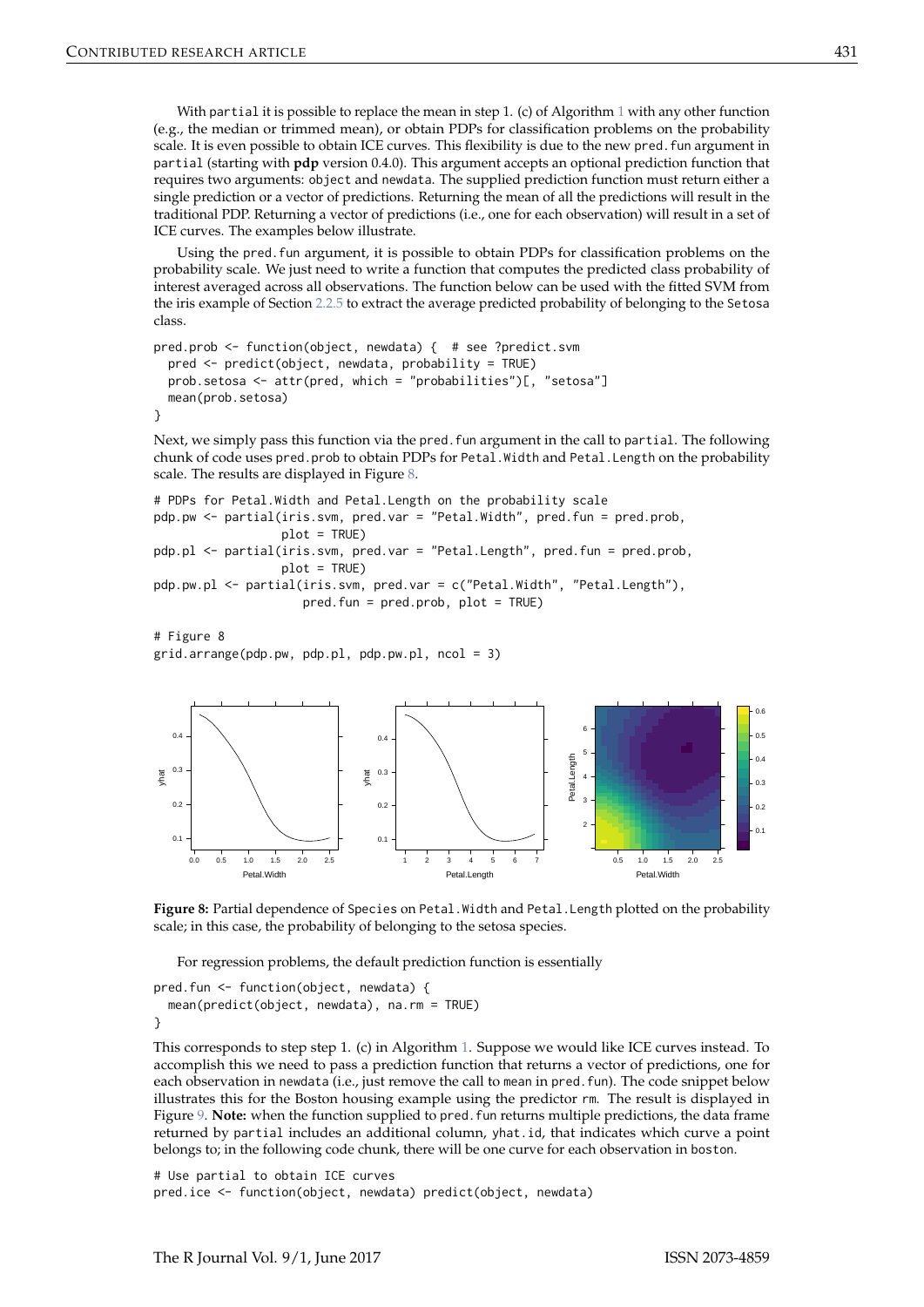```
rm.ice \leftarrow partial(boston.rf, pred.var = "rm", pred.fun = pred.ice)
```

```
# Figure 9
plotPartial(rm.ice, rug = TRUE, train = boston, alpha = 0.3)
```


Figure 9: ICE curves depicting the relationship between cmedy and rm for the Boston housing example. Each curve corresponds to a different observation.

The curves in Figure 9 indicate some heterogeneity in the fitted model (i.e., some of the curves depict the opposite relationship). Such heterogeneity can be easier to spot using c-ICE curves; see Equation (4) on page 49 of Goldstein et al. (2015). Using dplyr (Wickham and Francois, 2016), it is rather straightforward to post-process the output from partial to obtain c-ICE curves (similar to the construction of raw change scores (Fitzmaurice et al., 2011, pg. 130) for longitudinal data). This is shown below.

```
# Post-process rm.ice to obtain c-ICE curves
library(dplyr) # for group_by and mutate functions
rm.ice < -rm.ice %>%
 group_by(yhat.id) %>% # perform next operation within each yhat.id
 mutate(yhat.centered = yhat - first(yhat)) # so each curve starts at yhat = 0
```
Since the PDP is just the average of the corresponding ICE curves, it is quite simple to display both on the same plot. This is easily accomplished using the stat\_summary function from the ggplot2 package to average the ICE curves together. The code snippet below plots the ICE curves and c-ICE curves, along with their averages, for the predictor rm in the Boston housing example. The results are displayed in Figure 10.

```
# ICE curves with their average
p1 \leq - ggplot(rm.ice, aes(rm, yhat)) +
 geom_line(aes(group = yhat.id), alpha = 0.2) +
 stat_summary(fun.y = mean, geom = "line", col = "red", size = 1)
# c-ICE curves with their average
p2 \leq - ggplot(rm.ice, aes(rm, yhat.centered)) +
 geom_line(aes(group = yhat.id), alpha = 0.2) +
 stat_summary(fun.y = mean, geom = "line", col = "red", size = 1)
# Figure 10
grid.arrayange(p1, p2, ncol = 2)
```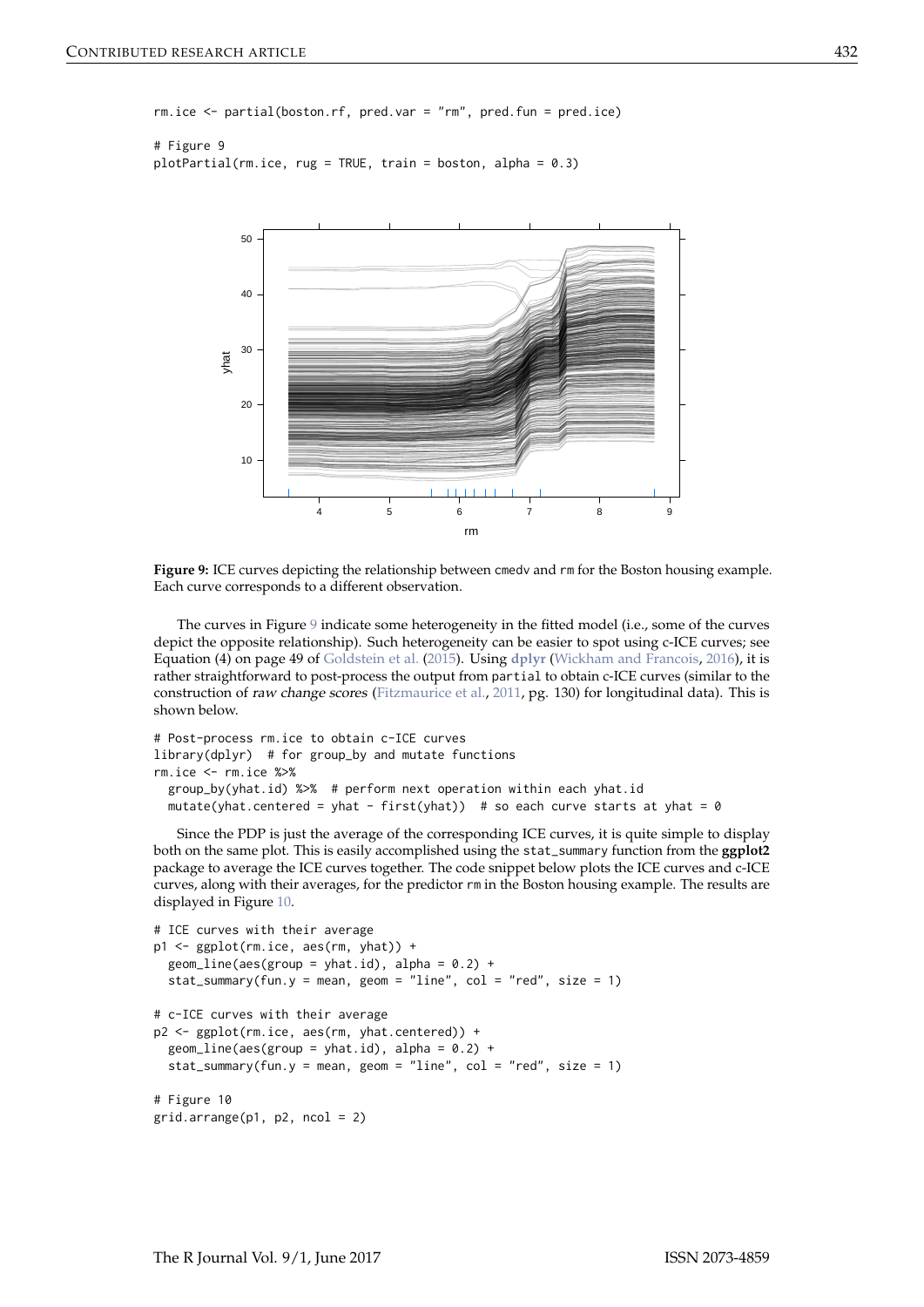

Figure 10: ICE curves (black curves) and their average (red curve) depicting the relationship between cmedv and rm for the Boston housing example. Left: Uncentered (here the red curve is just the traditional PDP). Right: Centered.

#### Using partial with the XGBoost library

To round out our discussion, we provide one last example using a recently popular (and successful!) machine learning tool. XGBoost, short for eXtreme Gradient Boosting, is a popular library providing optimized distributed gradient boosting that is specifically designed to be highly efficient, flexible and portable. The associated R package xgboost has been used to win a number of Kaggle competitions. It has been shown to be many times faster than the well-known gbm package. However, unlike gbm, xgboost does not have built-in functions for constructing PDPs. Fortunately, the pdp package can be used to fill this gap.

For illustration, we return to the Boston housing example. The code chunk below uses caret to tune an xgboost model using 10-fold cross-validation. (After loading caret, use getModelInfo("xgbTree") for information on tuning xgboost models.) Warning: The following code chunk may take a few minutes to run.

```
# Tune an XGBoost model using 10-fold cross-validation
library(caret) # functions related to classification and regression training
set.seed(202) # for reproducibility
boston.xgb <- train(x = data.matrix(subset(boston, select = -cmedv)),
                   y = boston$cmedv, method = "xgbTree", metric = "Rsquared",
                   trControl = trainControl(method = "cv", number = 10).tuneLength = 10)
```
The optimal model had a cross-validated  $R^2$  of 0.902 (use print (boston. xgb\$bestTune) to view the optimum tuning parameters). The next snippet of code computes the partial dependence of cmedy on both rm and 1stat, individually and together. The results are displayed in Figure 11.

```
# PDPs for lstat and rm
pdp.lstat <- partial(boston.xgb, pred.var = "lstat", plot = TRUE, rug = TRUE)
pdp.rm <- partial(boston.xgb, pred.var = "rm", plot = TRUE, rug = TRUE)
pdp.lstat.rm <- partial(boston.xgb, pred.var = c("lstat", "rm"),
                        plot = TRUE, chull = TRUE)
```

```
# Figure 11
grid.arrange(pdp.lstat, pdp.rm, pdp.lstat.rm, ncol = 3)
```
The train function creates objects of class "train", whereas the xgboost function creates objects of class "xgb. Booster". Since train defaults to storing a copy of the training data as part of the "train" object, there is no need to supply it in the call to partial in this example. However, this is not the case when using the xgboost package directly. To illustrate, we fit the same model using the xgboost function with the optimum tuning parameters found previously using caret.

library(xgboost) # for xgboost function set.seed(203) # for reproducibility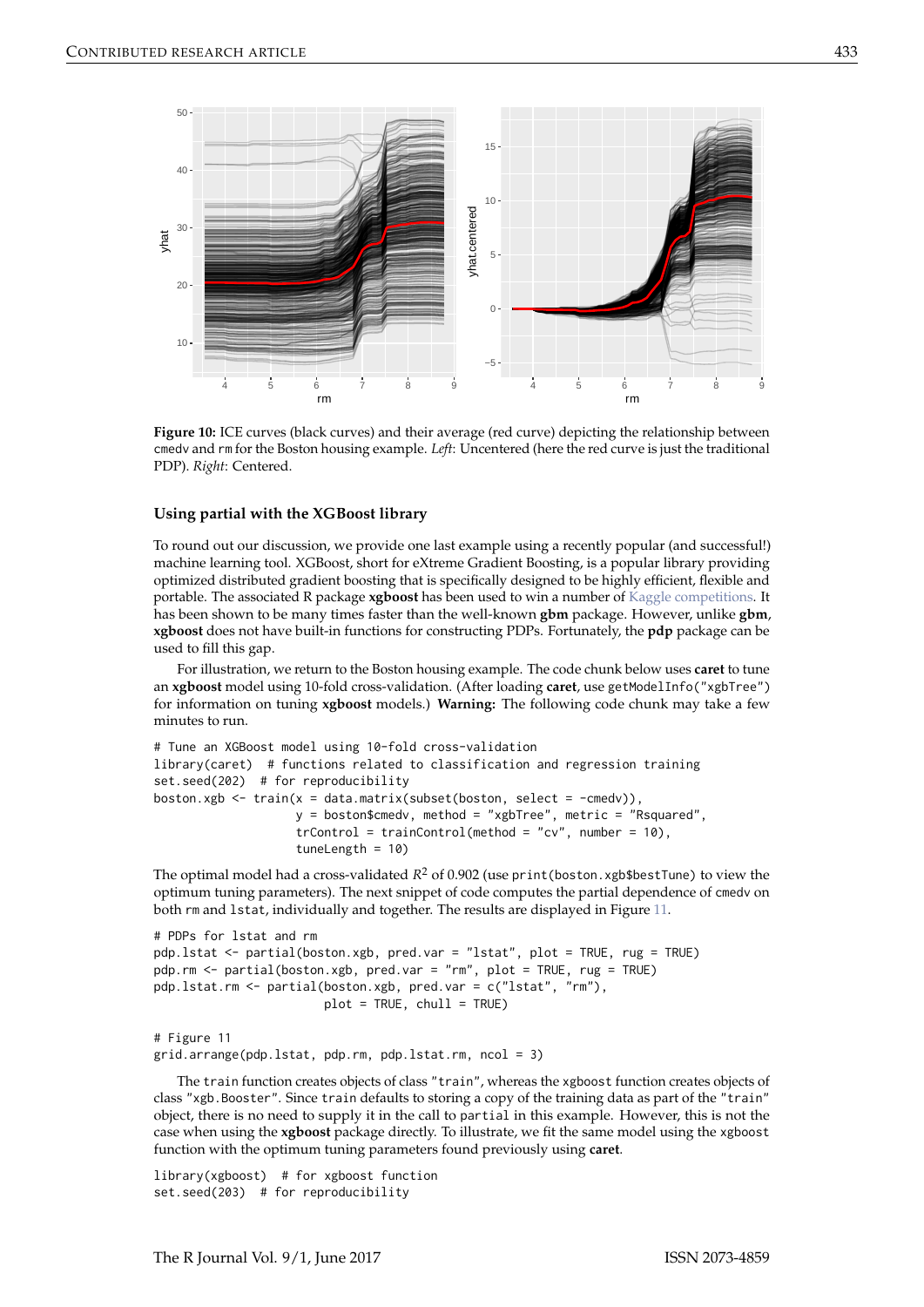

Figure 11: PDPs for the top two most important variables in the Boston housing data using xgboost. Compare this to the random forest results displayed in Figures 4-5.

```
boston.xgb <- xgboost(data = data.matrix(subset(boston, select = -cmedv)),
                       label = boson Scm od poston scmedv, objective = "reg: linear",
                       nrounds = 100, max_depth = 5, eta = 0.3, gamma = 0,
                       colsample_bytree = 0.8, min_child_weight = 1,
                       subsample = 0.9444444
```
To use partial with "xgb. Booster" objects, we need to supply the original training data (minus the response) in the call to partial. The following snippet of code computes the partial dependence of cmedv on rm (plot not shown). (Make sure you are using version 0.6-0 or later of xgboost: https:// github.com/dmlc/xgboost/tree/master/R-package.) Note: while xgboost requires the training data to be an object of class "matrix", "dgCMatrix", or "xgb. DMatrix", partial requires a "data. frame" that does not contain the response column.

```
partial(boston.xgb, pred.var = "rm", plot = TRUE, rug = TRUE,
       train = subset(boston, select = -cmedv))
```
## Summary

PDPs can be used to graphically examine the dependence of the response on low cardinality subsets of the features, accounting for the average effect of the other predictors. In this paper, we showed how to construct PDPs for various types of black box models in R using the pdp package. We also briefly discussed related approaches available in other R packages. Suggestions to avoid extrapolation and high execution times were discussed and demonstrated via examples.

This paper is based on  $pdp$  version 0.4.0. For updates that have occurred since then, see the package's NEWS file. In terms of future development, pdp can be expanded in a number of ways. For example, it would be useful to have the ability to construct PDPs for black box survival models-like conditional random forests with censored response. It would also be worthwhile to implement the partial dependence-based H-statistic (Friedman and Popescu, 2008) for assessing the strength of interaction between predictors.

## Acknowledgments

The author would like to thank two anonymous reviewers and the Editor for their helpful comments and suggestions.

# **Bibliography**

- E. Alfaro, M. Gámez, and N. García. adabag: An R package for classification with boosting and bagging. Journal of Statistical Software, 54(2):1-35, 2013. URL https://doi.org/10.18637/jss.v054.i02.  $[p424]$
- B. Auguie. gridExtra: Miscellaneous Functions for "Grid" Graphics, 2016. URL https://CRAN.R-project. org/package=gridExtra. R package version 2.2.1. [p423]
- S. M. Bache and H. Wickham. magrittr: A Forward-Pipe Operator for R, 2014. URL https://CRAN.Rproject.org/package=magrittr. R package version 1.5. [p426]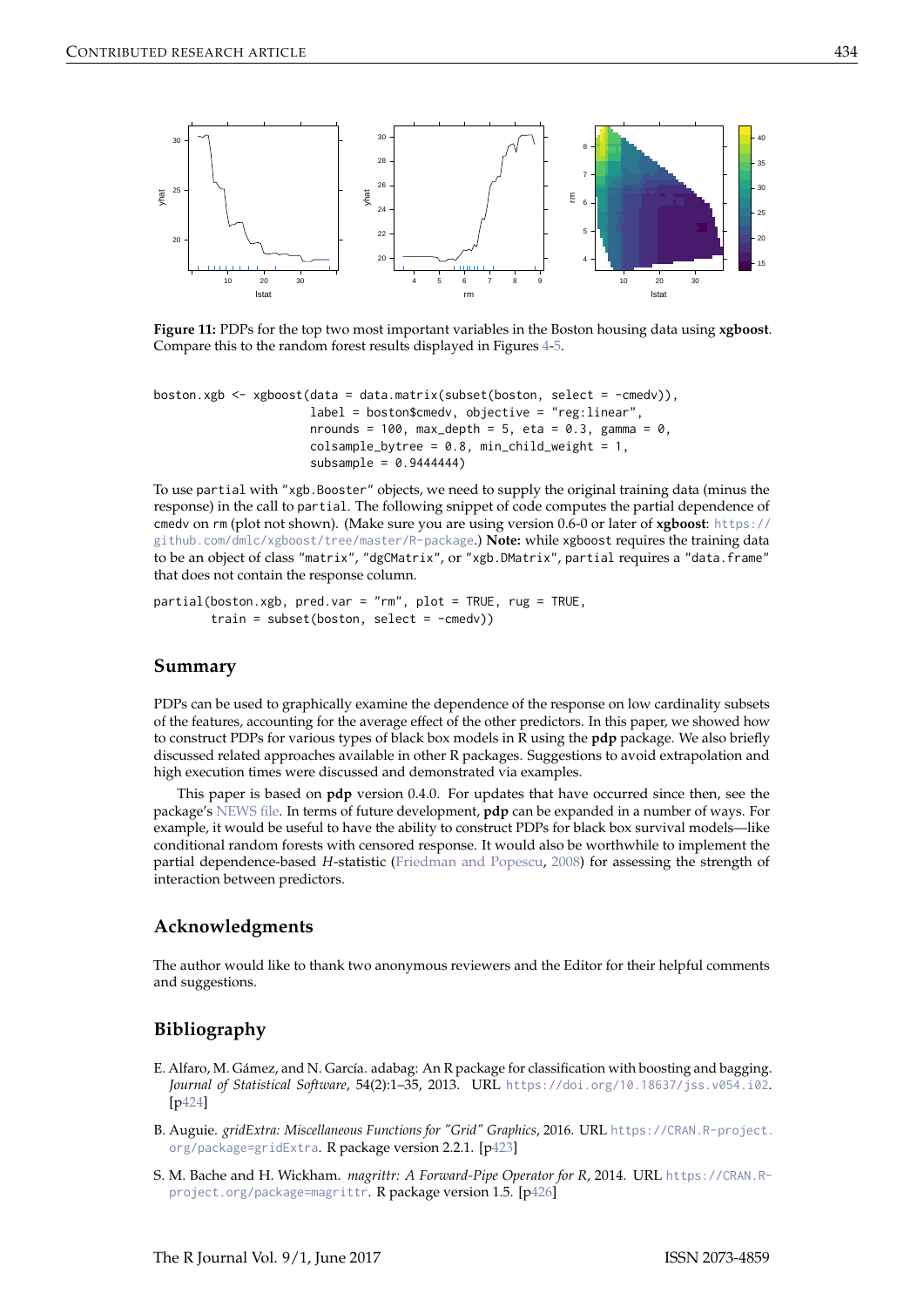- L. Breiman and J. H. Friedman. Estimating optimal transformations for multiple regression and correlation. Journal of the American Statistical Association, 80(391):580-598, 1985. URL https://doi. org/10.1080/01621459.1985.10478157. [p428]
- G. M. Fitzmaurice, N. M. Laird, and J. H. Ware. Applied Longitudinal Analysis. Wiley Series in Probability and Statistics. John Wiley & Sons, 2011. [p432]
- J. Fox. Effect displays in R for generalised linear models. Journal of Statistical Software, 8(15):1-27, 2003. URL https://doi.org/10.18637/jss.v008.i15. [p423]
- J. Fox and S. Weisberg. An R Companion to Applied Regression. Sage, Thousand Oaks CA, 2nd edition, 2011. URL http://socserv.socsci.mcmaster.ca/jfox/Books/Companion. [p423]
- J. H. Friedman. Multivariate adaptive regression splines. The Annals of Statistics, 19(1):1-67, 1991. URL https://doi.org/10.1214/aos/1176347963. [p428]
- J. H. Friedman. Greedy function approximation: A gradient boosting machine. The Annals of Statistics, 29:1189-1232, 2001. URL https://doi.org/10.1214/aos/1013203451. [p421, 428]
- J. H. Friedman and B. E. Popescu. Predictive learning via rule ensembles. Annals of Applied Statistics, 2 (3):916-954, 2008. URL https://doi.org/10.1214/07-aoas148. [p434]
- S. Garnier. viridis: Default Color Maps from 'matplotlib', 2017. URL https://CRAN.R-project.org/ package=viridis. R package version 0.4.0. [p426]
- A. Goldstein, A. Kapelner, J. Bleich, and E. Pitkin. Peeking inside the black box: Visualizing statistical learning with plots of individual conditional expectation. Journal of Computational and Graphical Statistics, 24(1):44-65, 2015. URL https://doi.org/10.1080/10618600.2014.907095. [p422, 430, 4321
- B. Greenwell. pdp: Partial Dependence Plots, 2017. URL https://CRAN.R-project.org/package= partial. R package version 0.4.0. [p422]
- D. Harrison and D. L. Rubinfeld. Hedonic housing prices and the demand for clean air. Journal of Environmental Economics and Management, 5(1):81-102, 1978. URL https://doi.org/10.1016/0095-0696(78)90006-2. [p421, 425]
- T. Hastie, R. Tibshirani, and J. Friedman. The Elements of Statistical Learning: Data Mining, Inference, and Prediction, Second Edition. Springer Series in Statistics. Springer-Verlag, 2009. [p430]
- T. Hothorn and A. Zeileis. partykit: A Laboratory for Recursive Partytioning, 2016. URL https://CRAN.Rproject.org/package=partykit. R package version 1.1-1. [p422]
- T. Hothorn, K. Hornik, C. Strobl, and A. Zeileis. party: A Laboratory for Recursive Partytioning, 2017. URL https://CRAN.R-project.org/package=party. R package version 1.2-3. [p422]
- J. D. Hunter. Matplotlib: A 2d graphics environment. Computing In Science & Engineering, 9(3):90–95, 2007. URL https://doi.org/10.1109/mcse.2007.55. [p426]
- A. Karatzoglou, A. Smola, K. Hornik, and A. Zeileis. Kernlab an S4 package for kernel methods in R. Journal of Statistical Software, 11(9):1-20, 2004. URL https://doi.org/10.18637/jss.v011.i09.  $[p424]$
- M. Kuhn. caret: Classification and Regression Training, 2017. URL https://CRAN.R-project.org/ package=caret. R package version 6.0-76. [p424]
- M. Kuhn, S. Weston, N. Coulter, and M. Culp. C50: C5.0 Decision Trees and Rule-Based Models, 2015. URL https://CRAN.R-project.org/package=C50. R package version 0.1.0-24. [p424]
- M. Kuhn, S. Weston, C. Keefer, and N. Coulter. Cubist: Rule- And Instance-Based Regression Modeling, 2016. URL https://CRAN.R-project.org/package=Cubist. R package version 0.0.19. [p424]
- F. Leisch, K. Hornik, and B. D. Ripley. mda: Mixture and Flexible Discriminant Analysis, 2016. URL https://CRAN.R-project.org/package=mda. R package version 0.4-9. [p424]
- A. Liaw and M. Wiener. Classification and regression by randomforest. R News, 2(3):18-22, 2002. URL http://CRAN.R-project.org/doc/Rnews/. [p422]
- D. Meyer, E. Dimitriadou, K. Hornik, A. Weingessel, and F. Leisch. e1071: Misc Functions of the Department of Statistics, Probability Theory Group (Formerly: E1071), TU Wien, 2017. URL https: //CRAN.R-project.org/package=e1071. R package version 1.6-8. [p424]